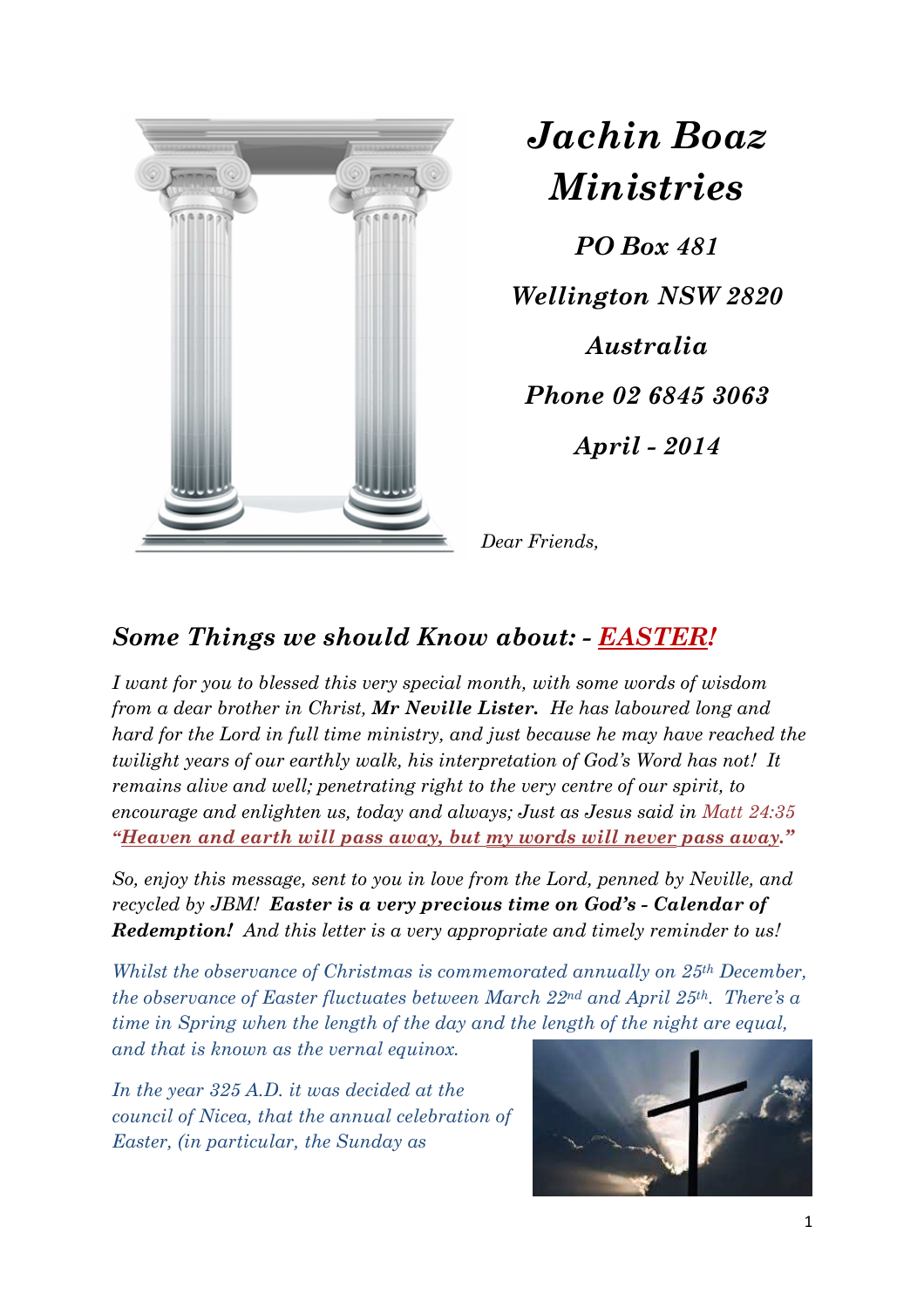*Resurrection Day), would be governed by the vernal equinox full moon.* 

*That time, in the Northern Hemisphere's Spring season, saw the new life of nature (plants, animals and bird life), emerge - from being buried in the Winter's snow and ice. This typified Christ's Resurrection, and the transforming power of Christ's resurrection, in the lives of those who, by an act of faith, pass from death to life; just as John 5:21-29 states.* 

*Living as we do in the Southern Hemisphere, makes our Easter fall in Autumn instead of Spring, and therefore we miss the impact of this demonstration of resurrection to new life; of the Spring season's transforming power at Easter time!*

*The word "Easter" is derived from the supposed goddess of Spring called 'Eostre' – denoting newness of life. For Christian believers, Easter is the commemorative season of the Resurrection of the Lord Jesus Christ, following His sacrificial and atoning death, which was foreshadowed by the Passover and all the Old Testament sacrifices.* 

*The wonder of the Christian observance of both Christmas and Easter is seen in the fact that, while their origins were associated with paganism, <i>Christianity has converted the central focus of celebration, to Christ as Saviour and Lord. Amen!*

*Since both seasons have been commercialised almost to the point of ruin, yet within our own country of Australia, they are both wonderful opportunities to freely proclaim Jesus Christ as the world's only Redeemer! Amen! Hallelujah!* 

*Some Christians observe what is known as Lent. This is a 40 day period leading up to Easter, used as a time of preparation and fasting, in readiness to celebrate the death and resurrection of Jesus more meaningfully.* 

*When we talk and sing about the "cross", we are not enhancing some mere religious relic or shrine. Whether Christ died on a cross, stake, pole or tree…is not the issue to be considered. The crucial fact is, that in God's 'foolishness' (1 Cor 1:17-25), He planned to redeem a people for Himself, by the crucifixion of His Son, (John 3:14-16), who died for our sins, was buried, rose again the third* 

*day, according to the Scriptures, and was seen by many people … (1 Cor 15:1-8).* 

*God has declared this same Jesus to be both Lord and Christ, by seating Him on His right hand (Acts 2:29-36), and affirms that at His Name, every knee should bow, and every* 

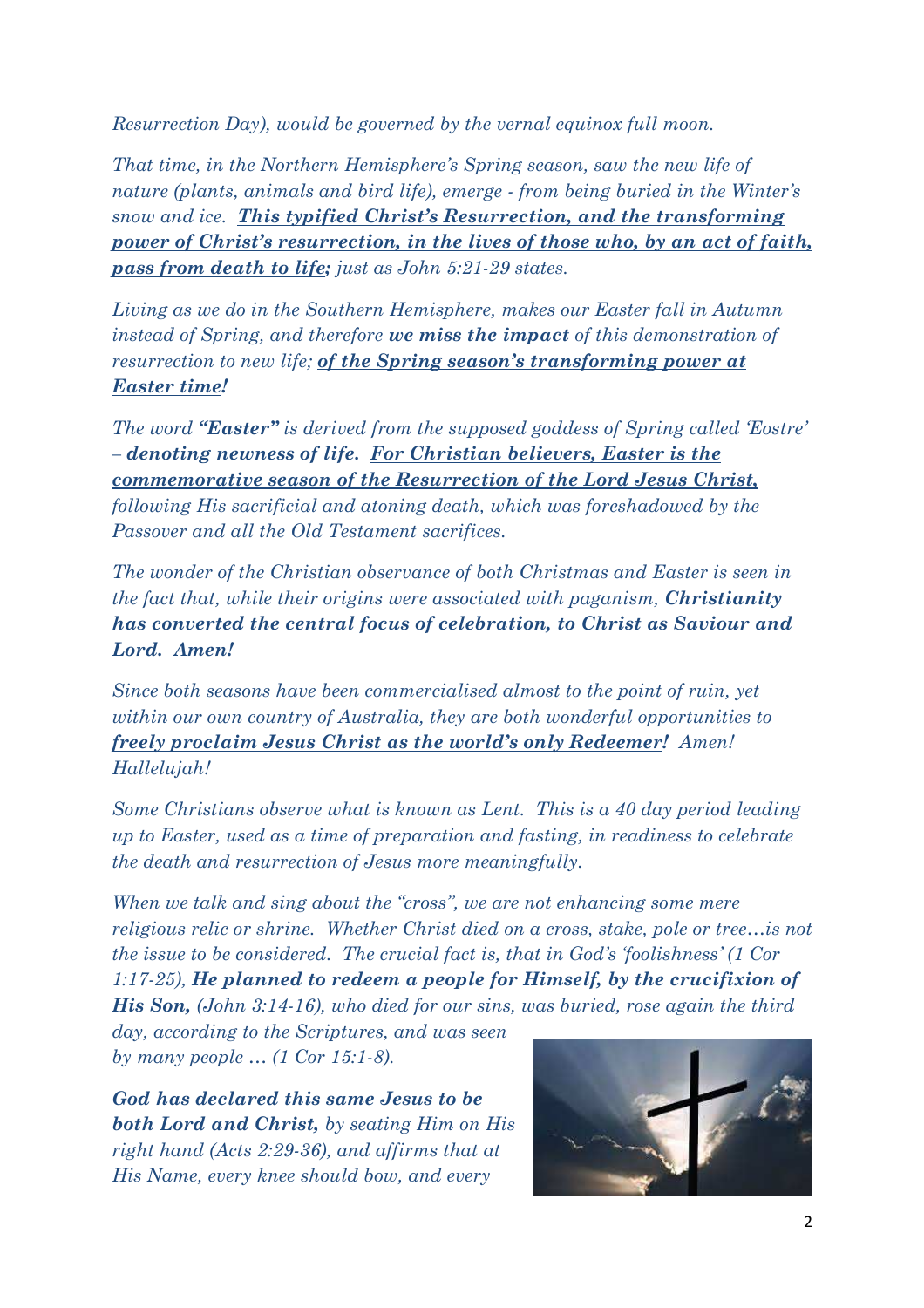*tongue should confess, Jesus Christ as Lord. (Phil 2:2-11).* 

*The reason that Christ died, rose, and revived…is that He might be not only our Saviour and Redeemer, but that He might be Lord, and Master of all we are and all we have (Rom14:9-12).* 

*We must not allow some of the bad things that happen in the church to turn us off seeking Christ. Jesus Christ did not die to make us religious; but to make us righteous; that is – to put us in right relationship with God. It takes obedient faith to not only get right with God, but to daily live right, in His sight. His instruction book (The Bible) is His manual for "right" daily living! And, the often repeated cliché still applies - 'When all else fails - read the instruction book.' When His instructions are followed, He gives beauty for ashes, joy for mourning, and hope for despair. Amen!* 

*The real issue at stake is not - do I belong to a certain religious denomination, or, do I regularly attend a certain local church; but…have I received God's Son? (1 John 5:10-12). I can be a Mohammedan, without Mohammed. I can be a Buddhist, without Buddha. But…I cannot be a real Christian without Christ; for to be a Christian means, to be a "Christ's one". John 1:12 says…it's by "receiving Christ" that we become God's child.*

*What should we do about all this? Peter's reply to those who asked him this same question, at least shows us where we should start…when he said… "Repent and be baptised every one of you, in the Name of Jesus Christ." (Acts 2:37- 39).* 

*The following are some Bible readings that will help make the observance of Easter more meaningful.*

| Genesis 22:1-18       | Abraham's offering of Isaac – a preview of God's giving of His<br>Son.                                   |
|-----------------------|----------------------------------------------------------------------------------------------------------|
| <i>Exodus</i> 12:1-27 | The original Passover which was fulfilled in Christ's death, in<br>Luke 22.                              |
| Leviticus 16:1-34     | The day of atonement. The sin offering (goat), and the scape<br>goat, depicts Christ's atoning death.    |
| Psalm 22:1-31         | Many phrases from this<br>prayer of David<br>prophetically relate to<br>Christ's suffering and<br>death. |